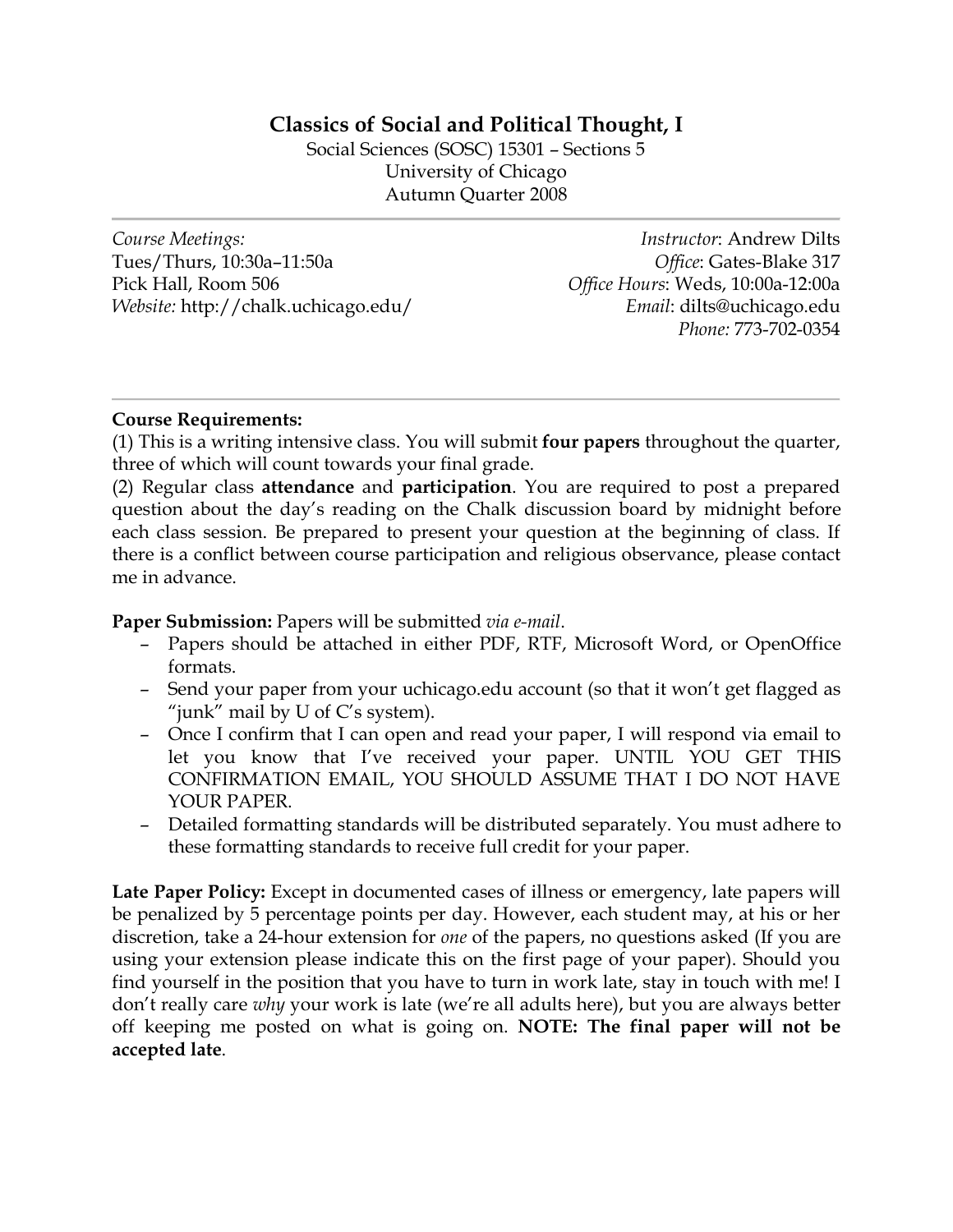**Daily Discussion Questions:** In order to prepare for each class discussion, you will post a reading question to the appropriate section of the Chalk Discussion Board by midnight before class so that everyone who wishes to will have a chance to look over the questions before class. We will use these questions as the basis for our discussion agenda. Be prepared to present your question in class.

A good reading question is one that directly and explicitly engages the text. Your question should cite the appropriate passage, term, or concept that you are puzzled about, as well as offer your interpretation of the passage at hand. It should be focused on something that genuinely puzzles you in the reading, and which you can probably assume that others find puzzling or confusing as well.

**Grades:** The paper with the lowest score will be automatically dropped from your final grade for the course. The remaining three papers will be worth 30% of your final grade; attendance and participation make up the remaining 10%. *Any student who receives a failing grade for attendance and participation will receive a failing grade for the class*. *Any student who has not turned in all four papers will receive a failing grade for the class.*

**Plagiarism:** If you think that you need to plagiarize, please come see me. If you think you can get away with it, you are wrong. *Proven plagiarism of any kind may result in automatic failure of the course*, and will be referred to the University for further disciplinary action. I reserve the right to submit your electronic document to plagiarism detection websites if necessary.

## **Required Texts:**

These texts will all be available for purchase from the Seminary Co-Op Bookstore. *Please use these editions of the texts,* so that we are all literally on the same page during class. You will be expected to come to class with the text in hand.

o Plato, *The Republic*, trans. Bloom (Basic Books, 1991)

- o Aristotle, *The Politics*, trans. Barker/Stalley (Oxford World Classics, 1994)
- o Thomas Aquinas, *On Law, Morality, and Politics*, trans. & ed. Baumgarth & Regan, 2nd ed. (Hackett, 2003)
- o Niccolò Machiavelli, *The Prince*, trans. Mansfield, 2nd ed. (U of Chicago Press, 1998)

## **Reading Schedule:**

1.1. Tues, Sept. 30: Introduction (no reading assignment)

- 1.2. Thur, Oct. 2: *Republic*, Book I (pp. 3-34)
- 2.1. Tues, Oct. 7: *Republic*, Books II & III (pp. 35-96)
- 2.2. Thur, Oct. 9: *Republic,* Book IV to Book V 471e (pp. 97-152)
- 3.1. Tues, Oct. 14: *Republic*, Book V 471e to Book VII 531c (pp. 152-211)
- 3.2. Thur, Oct. 16: *Republic,* Book VII 531d to Book IX 576b (pp. 211-256)
- 4.1. Tues, Oct. 21: *Republic,* Book IX 576b to end of Book X (pp. 256-303)
- 4.2. Thur, Oct. 23: Aristotle's *Politics* Book I; Book II chaps. 1-5, 7-8